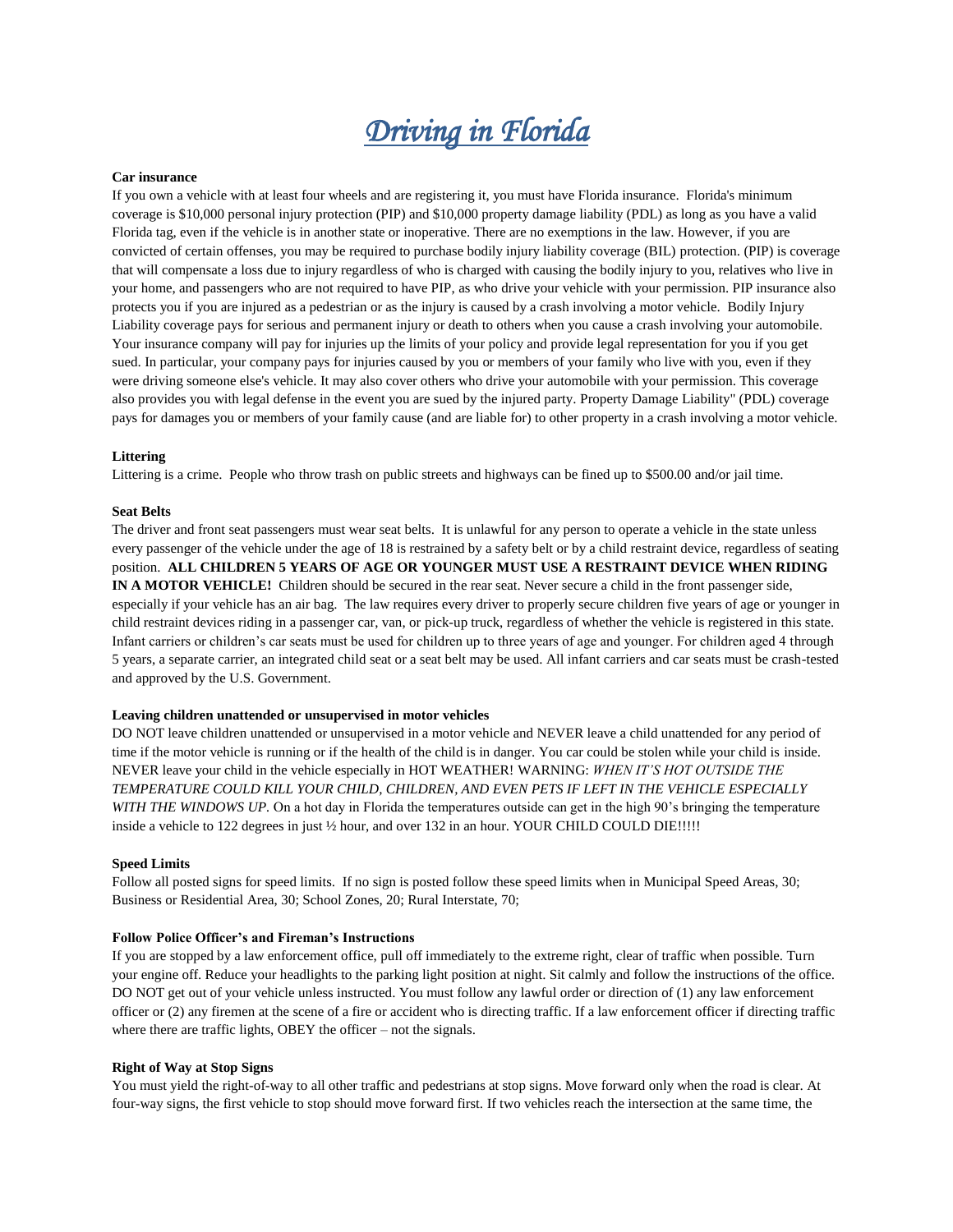driver on the left yields to the driver on the right. It is the motorist's responsibility to do everything possible to avoid colliding with any pedestrians. Bicyclists, skaters, and skateboarders in a cross walk or driveway are considered pedestrians. Turning motorists must yield to pedestrians at intersections with traffic signals. Motorists must yield to pedestrians crossing the street or driveway at any marked mid-block crossing, driveway or intersection without traffic signals.

### **Safety Rules for Pedestrians**

Look to the left and the right before stepping off any curb. Cross only at intersections or designated crosswalks. Drivers are always more alert for pedestrians when they approach intersections. Cross with the green light or "WALK" signal. Make sure you have enough time to cross. Although the motorist must yield, the motorist may not see you in time. While walking along a highway, always walk on the shoulder or left side, facing traffic. Wear light colored clothing, a reflective vest or tape, or use a flashlight to make you more visible to drivers especially at night.

# **Bicycles**

In Florida, the bicycle is legally defined as a vehicle. Bicyclists using a public roadway are considered operators of a motor vehicle and are responsible for observing traffic laws. With a few exceptions, there is only one road and it is up to motorists and bicyclists to treat each other with care and respect. Adherence to the law is the foundation of respect. Children being carried or riding bicycles should wear properly fitted bicycle helmets.

## **Stopping for School Buses**

On a two way street or highway, all drivers moving in either direction must stop for a stopped school bus which is picking up or dropping off children. You must always stop if you are moving in the same direction as the bus and you must remain stopped until the bus stop signal is withdrawn. If the highway is divided by a raised barrier or an unpaved median at least five feet wide, you do not have to stop of you are moving in the opposite direction of the school bus. Painted lines or pavement markings are not considered barriers.

# **School Crossings**

Crossing guards are posted in areas when it is unsafe for children to cross alone. When you see a guard, reduce your speed. You are near a school and children are in the area. Watch for school zone posted speed limits. If necessary, stop at the marked stop line. Never stop in the crosswalk. Obey signals from any crossing guard. It is the driver's responsibility to do everything possible to avoid colliding with pedestrians. Remember that children are unpredictable. Do your part to make crossing a safe crossing.

# **Public Transit Buses**

Yield the right-of-way to public transit buses traveling in the same direction which have signaled and are reentering from a specifically designated pullout bay.

### **Emergency Vehicle**

Pedestrians and drivers must yield the right-of-way to law enforcement cars, fire engines and other emergency vehicles using sirens and/or flashing lights. Pull over to the closest edge of the roadway immediately and stop until the emergency vehicle has passed. Do not block intersections.

# **"Move Over" Law for Emergency Vehicles**

When driving on interstate highways or other highways with two or more lanes traveling in the same direction of the emergency vehicle, except when otherwise directed by a law enforcement officer, drivers approaching a law enforcement officer or other authorized emergency vehicle parked on the roadway with emergency lights activated will be required to leave the lane closest to the emergency vehicle as soon as it is safe to do so.

Note: Emergency vehicles include wreckers that are displaying their Amber rotating flashing lights and performing a recovery or loading on a roadside.

When approaching a law enforcement or other authorized emergency vehicle parked on a two lane roadway with their emergency lights activated, except when directed otherwise by a law enforcement officer, drivers will be required to reduce their speed to 20 miles per hour less than the posted speed limit when the speed is 25 mile per hour or greater; or travel 5 miles per hour when the posted speed is 20 miles per hour or less.

### **Where Parking is Not Allowed**

On the roadway side of another parked vehicle (double parking); on crosswalks; in front of driveways; by curbs painted yellow or where "No Parking" signs are posted; within 15 feet of a fire hydrant; within 20 feet of an intersection; within 20 feet of an